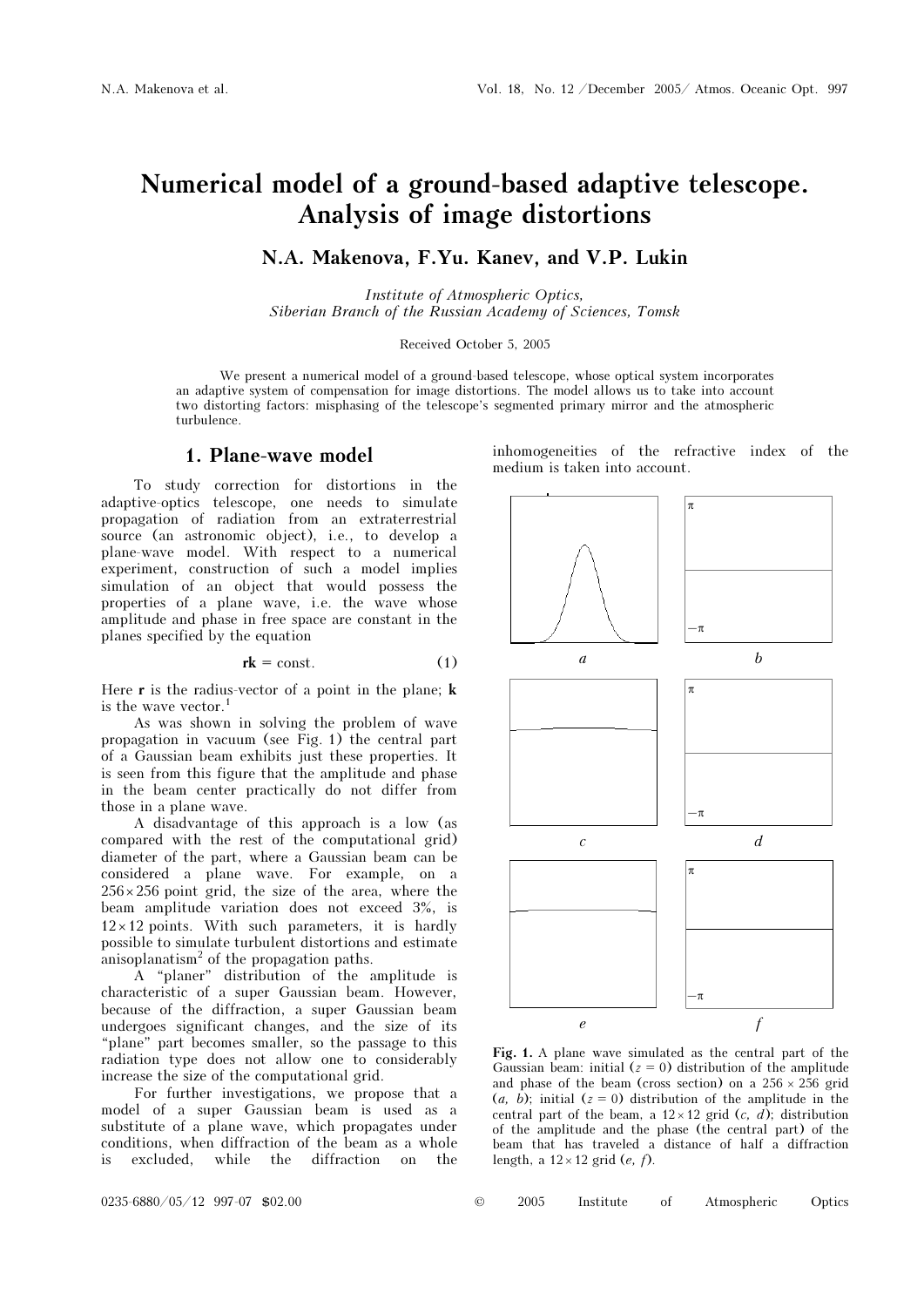

Fig. 2. Diffraction-free propagation of a super Gaussian beam in vacuum: initial  $(z = 0)$  distribution of the amplitude  $(a, b)$ and the phase (c); distribution of the amplitude  $(d, e)$ , and the phase of the beam (e) after its propagation.

If a medium is non-distorting and the absorption does not have a marked effect, then this model provides for equal distributions of the amplitude in the plane  $z = 0$  and in any other plane irrespective of the distance to the source aperture. An example of beam propagation at eliminated diffraction is shown in Fig. 2.

To eliminate diffraction, we placed a set of closely spaced focusing lenses along the propagation path (Fig. 3).



Fig. 3. Schematic representation of the beam propagation under conditions of free diffraction (a) and at an eliminated diffraction (b).

The focal length of each of the lenses was calculated so that the diffraction broadening could be fully compensated for.

Regardless that free diffraction is eliminated, any other phase perturbations will still influence the beam. For example, if in the initial wave front distribution we artificially introduce a singular point, it will cause changes in the amplitude and phase profiles. Atmospheric turbulence also induces changes in both the radiation amplitude and phase (Fig. 4).

 The computational grid, where the beam was considered a plane wave, was  $80 \times 80$  points, and the total grid together with the buffer space was  $256 \times 256$  points. The radiation passed only through one phase screen. The initial distribution of the field amplitude was uniform. At the distance  $z \geq 0$  behind the phase screen (the screen was positioned in the plane  $z = 0$ , Fig. 4c) we observed modulation of the amplitude distribution (Fig. 4b).

The phase profile of the wave reflects (since diffraction caused by inhomogeneities is still assumed to occur) variations of the refractive index in the screen. The phase distribution is shown in Fig. 4d.

 As is demonstrated by numerical experiments, for small (compared to diffraction length) paths these properties are characteristic of the central part of a Gaussian beam as well. The main difference with the above plane wave model is that solution of the problem that involves a beam requires a much larger buffer zone.

## 2. The model of a ground-based telescope. Account of the distorting factors

The plane-wave model developed has allowed us to easily construct an ideal (i.e., neglecting the restrictions imposed by a wave-front sensor and an adaptive mirror) model of a ground-based telescope. The calculation scheme of the numerical experiment performed with the use of the model is shown in Fig. 5, wherefrom we see that the plane wave generated by an extraterrestrial source is incident on the layer of distorting medium and, having passed through it, the radiation undergoes the amplitude and phase modulation. Then the light flux is focused with the primary mirror. Turbulent disturbances of the refractive index cause distortions of the image constructed in the focal plane. The distortions are compensated for by phase control of the radiation wave front.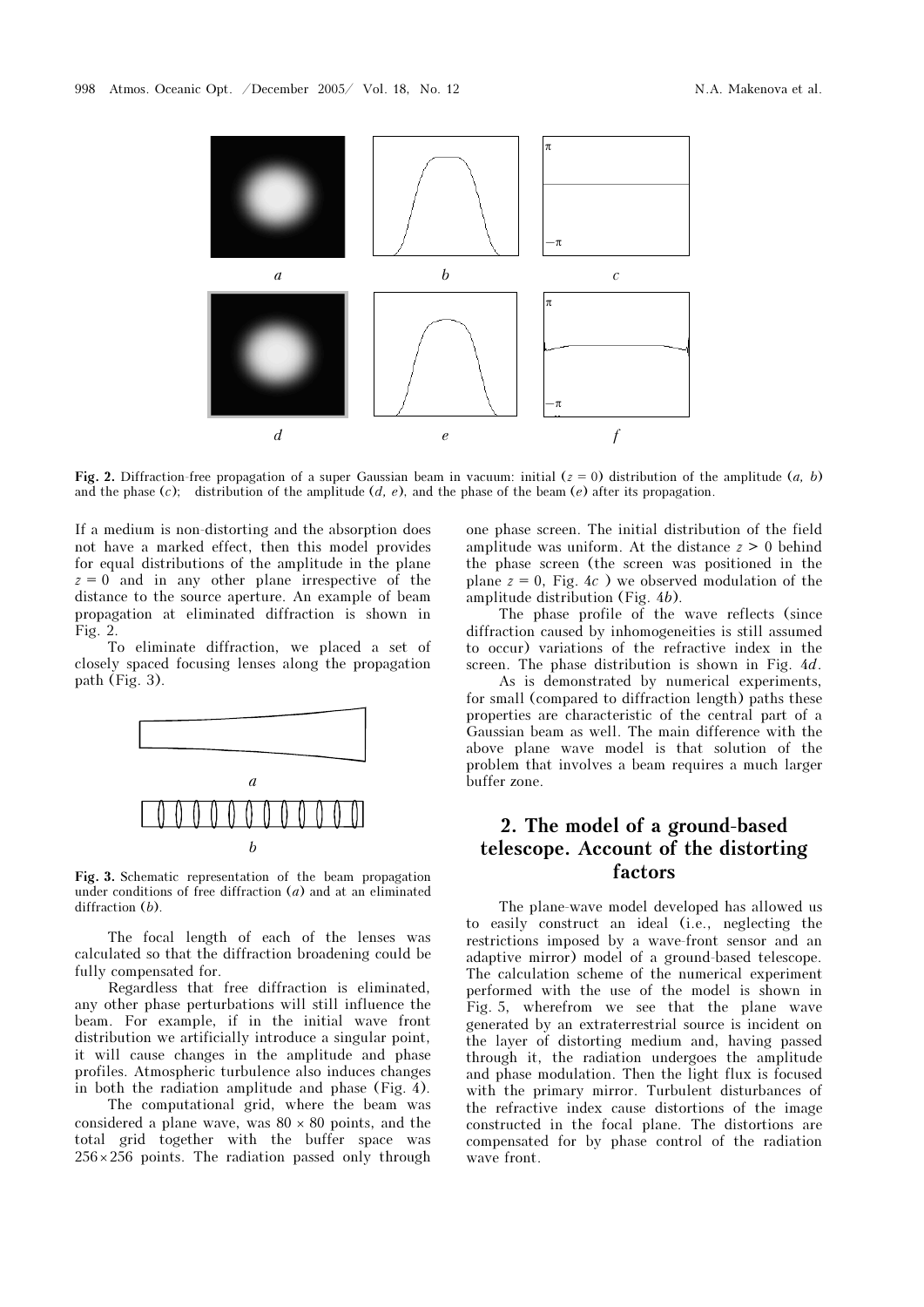

Fig. 4. Propagation of the plane wave in a turbulent medium: initial distribution of the amplitude (a); distribution of the amplitude after propagation through the medium  $(b)$ ; turbulent changes of the refractive index  $(c)$ ; wave phase after propagation  $(d)$ .

Now let us list some other applications of the model. With a few modifications done it allows one to analyze the effect of anisoplanatism of the radiation arrival angle from the source and the reference wave; to estimate the resolution needed for discerning binary stars depending on the intensity of turbulent distortions; to develop the methods that would allow allocation of a low-intensity source near a bright object to be done. Another class of problems involves the effect of the elements of adaptive system on the imaging quality. For their solution we can use the models of the Hartmann sensor and an elastic deformable mirror.<sup>3,4</sup>

Now consider briefly one more source of distortions in the telescope, namely, random displacements of the segments of the primary mirror. Loss of quality of the image due to misphasing is demonstrated in Fig. 6, which shows the cross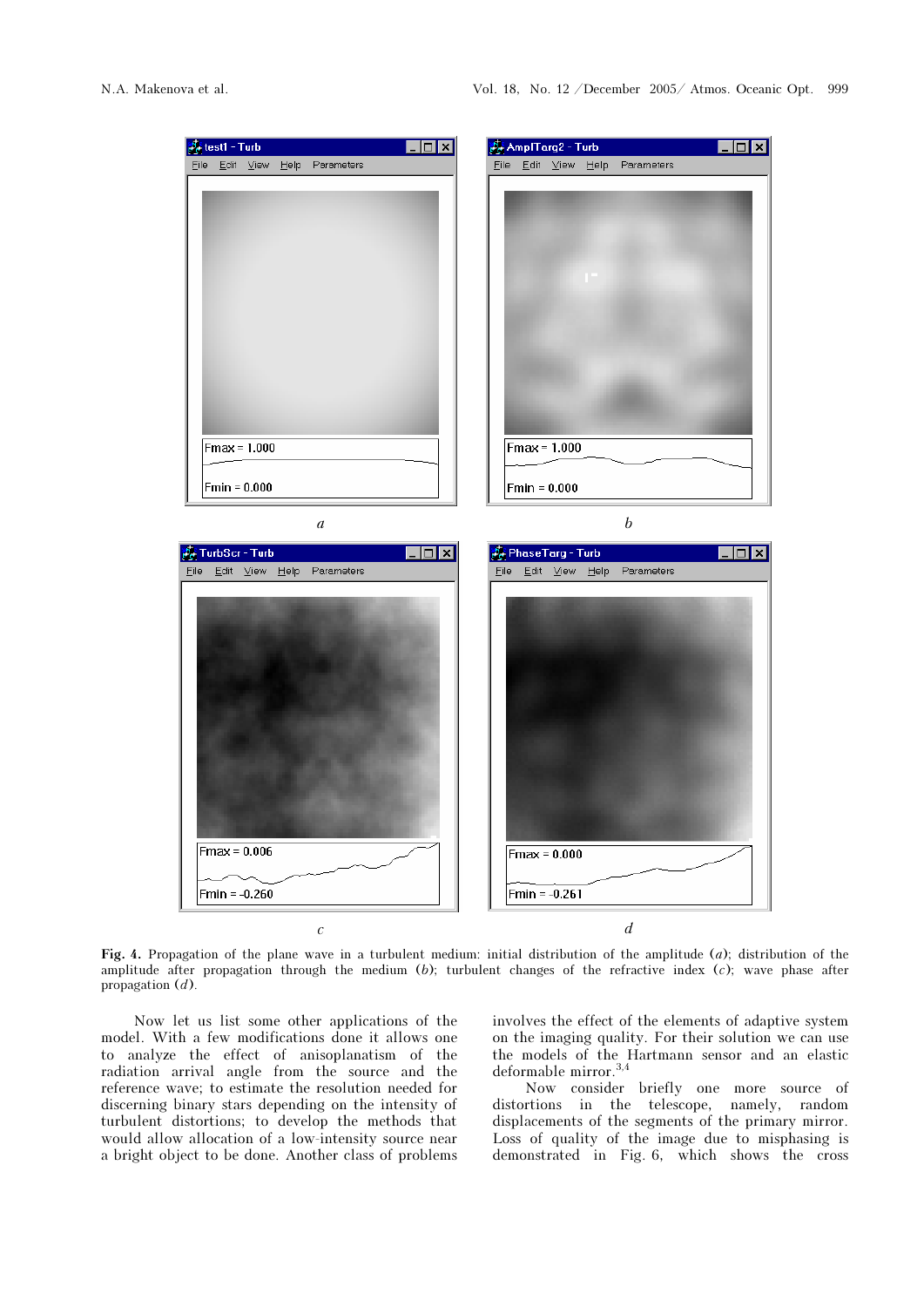sections of focused radiation at different variances of random displacements of the segments. These distributions are normalized to the diffraction-limited

intensity. In Fig. 6, we can see lowering of the height of the principal maximum and appearance of additional maxima.



Light field in focal plane (with correction)

Fig. 5. The model of the adaptive telescope.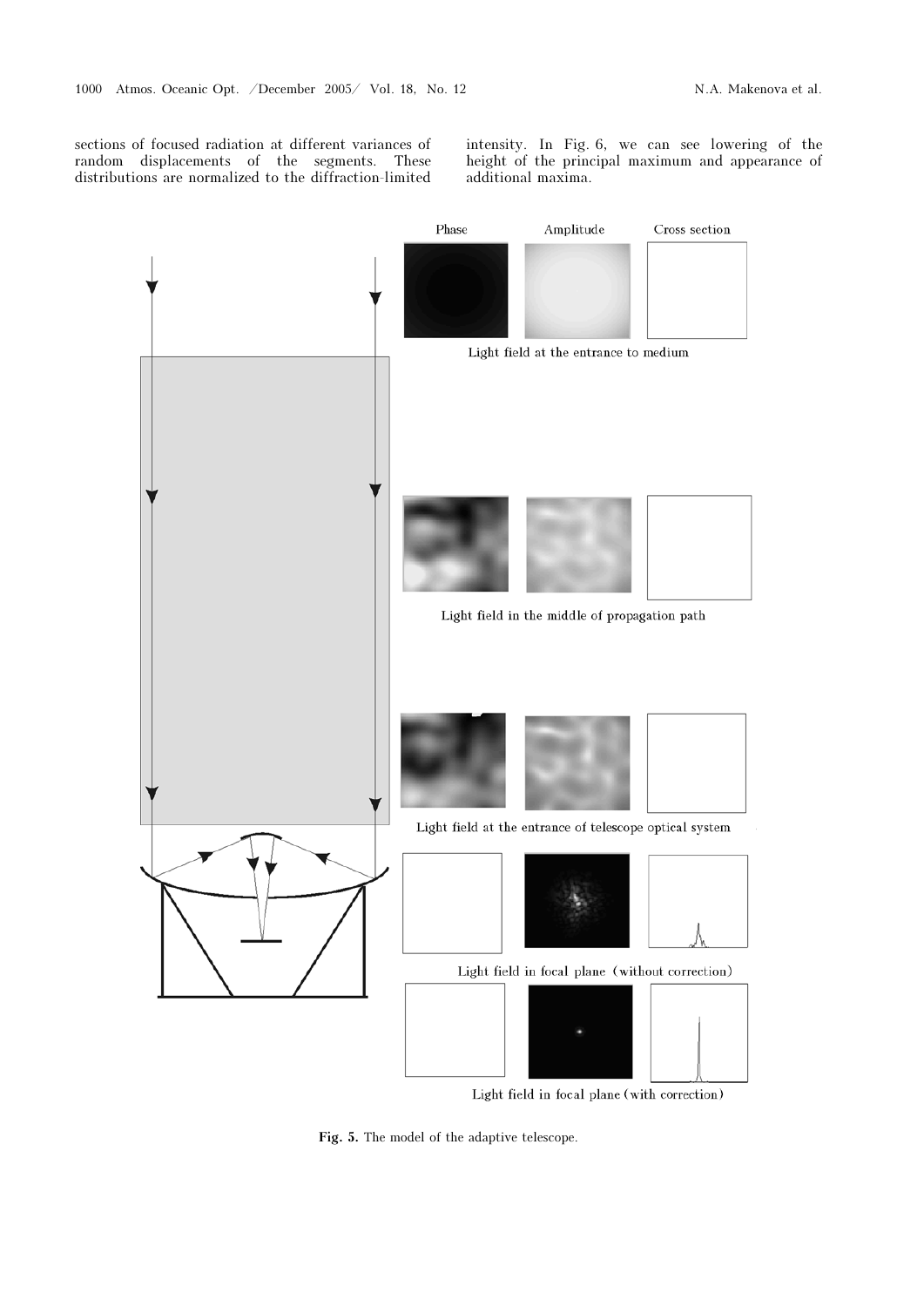The corresponding reduction of the Strehl ratio is illustrated in Fig. 7, from which we can compare the results obtained in the numerical experiment with the theoretical ones. R. Tyson in his monograph<sup>5</sup> says that to estimate distortions, we can use the formula, according to which the Strehl ratio is exponentially dependent on the variance:

 $St = exp(-\sigma^2)$ .



Fig. 6. The cross section of the focused radiation spot in the telescope at the distribution normalized to the value of diffraction-limited intensity. The variance of random displacements equals  $\lambda/4$  (*a*),  $\lambda/2$  (*b*),  $3\lambda/4$  (*c*), and  $\lambda$  (*d*).



Fig. 7. The Strehl ratio as a function of random shifts variance normalized to the radiation wavelength: theoretical results (curve 1); results of the numerical experiment with a mirror having  $32 \times 32$  segments (curve 2) and  $8 \times 8$  (curve 3).

In Fig. 7, this dependence corresponds to curve 1. Our simulation shows that with the increase of the displacement amplitude in the telescope the criterion decreases much faster (curves 2 and 3, Fig. 7).

However, the displacements of the segments result not only in a decrease of the St criterion.

Without normalization, one can see, in the intensity distributions, a periodic structure with a pronounced central peak and secondary maxima (Fig. 8).



Fig. 8. Structure of the image (without normalization): the mirror of  $8 \times 8$  segments and the variance of the random displacements equals  $\lambda$  (*a*);  $32 \times 32$  segments and the variance equals  $\lambda$  (b).

The distortions caused by random tilts of the segments have similar character. The way they manifest themselves is illustrated in Fig. 9.



Fig. 9. Cross section of the image in the telescope at random tilts of segments. Phase shift within one segment equals one wavelength. The numerical model included an  $8 \times 8$ -segment mirror, normalization of the distribution is performed to the diffraction-limited intensity value  $(a)$  as well as the distribution without normalization  $(c)$ . For the  $32 \times 32$ -segment mirror, a normalized distribution (b) and distribution without normalization (d) have also been calculated.

Like in the above case, misphasing in the mirror leads to losses in intensity and to appearance of secondary maxima.

Somewhat different is the character of distortions for the mirror with a larger number of segments  $(32 \times 32,$  Figs. 9b and d). In this case, the above periodic structure undergoes changes in the intensity that has a larger period and higher maxima.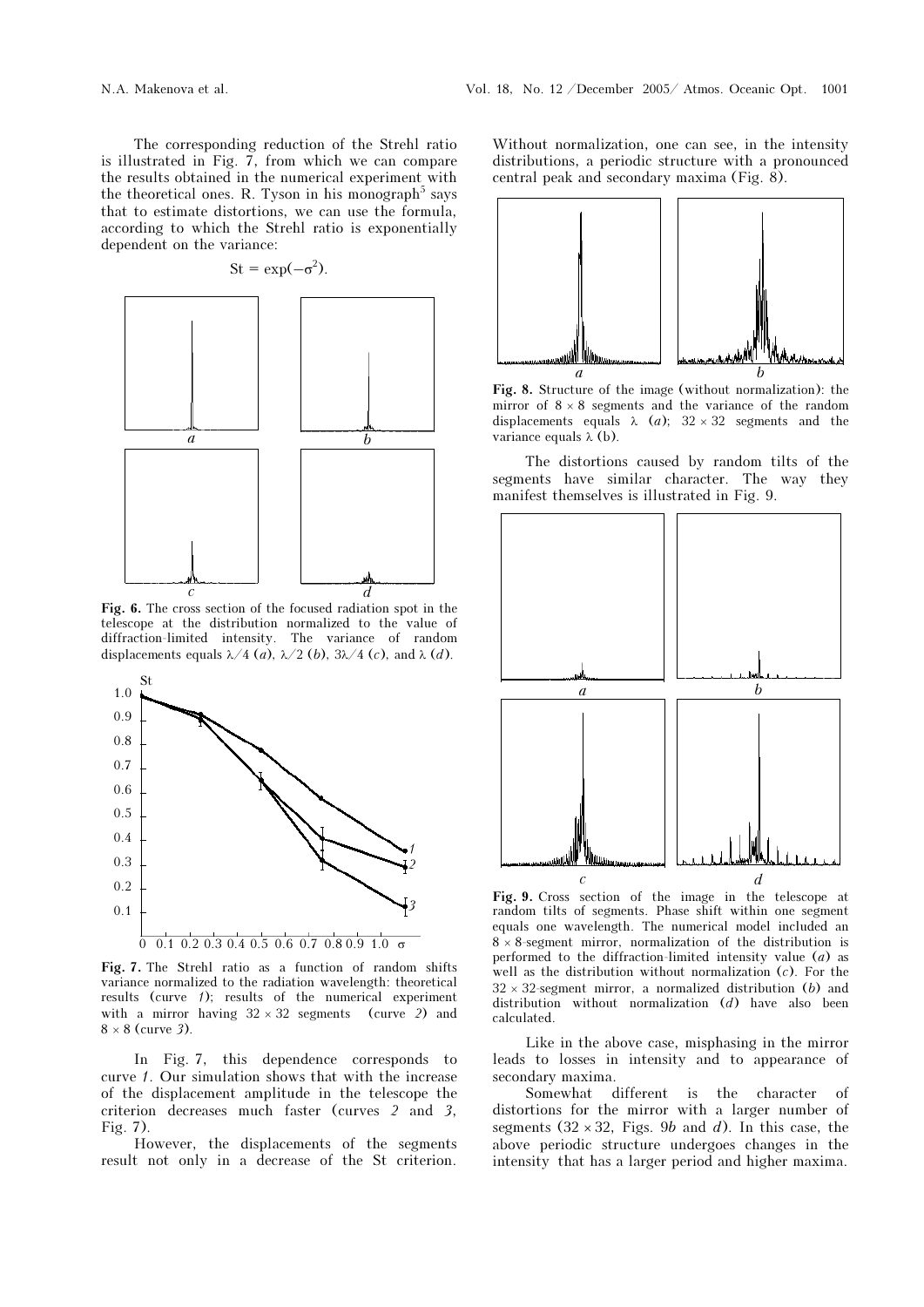

Fig. 10. Mutual influence of distortions (turbulence and misphasing; turbulent distortions are averaged over 50 realizations). Cross section of the focused radiation (curve 1); diffraction-limited distribution (curve 2).

Overall, we may conclude that random displacements and tilts of the segments lead to strong image distortions. In particular, for the displacements with the variance comparable to one wavelength, the Strehl criterion decreases by five times and lower as compared with the diffraction-limited value.

The effect of turbulence and misphasing on the distribution of the focused radiation is illustrated in Fig. 10. As is seen, the above periodic structure is smeared and it is now hardly possible to discriminate between the contributions of separate distortion sources.

### 3. Phasing of a segmented mirror

A segmented mirror is usually phased using mechanical (capacitance- or inductive-type) sensors of segment displacements<sup>6,7</sup> in combination with the optical methods. We propose to abandon sensors via extending of the operation range of purely optical methods (so, to apply only optical methods). Thus the phasing algorithm is simplified and, perhaps, becomes more cheap.

Reduction of the segment displacement can be performed through the procedure of searching for the functional extreme, which is set by the expression

$$
J_{\rm cor}(z) = \frac{\sum A_{\rm I}(x, y) A_{\rm 2}(x, y)}{\sum A_{\rm I}(x, y) A_{\rm I}(x, y)}.\tag{2}
$$

This parameter shows to what extent the interferogram obtained at reflection of a laser beam from the neighboring segments differs from the interferogram observed at a zero displacement (thus, the value of the ratio is determined with the use of the reference interferogram obtained at a zero relative displacement). In Eq. (2),  $A_1(x, y)$  stands for the distribution of the optical filed intensity in the reference interferogram, and  $A_2(x, y)$  is the intensity distribution for the interferogram of the mirror with displaced segments. At the exactly matched interferograms,  $J_{\text{cor}}(z) = 1$  and starts decreasing with the increase of the differences between the two patterns.

In the numerical experiments performed, we have shown that the phasing accuracy is determined by the initial displacement  $\Delta z$ : at  $\Delta z < \lambda/2$ , the mirror surface obtained via arrangement of segments is flat, and at  $\Delta z > \lambda/2$  the algorithm gives the increase in the relative displacement. Changes in the relative segment displacement for both of the cases are shown in Fig. 11.



Fig 11. Changes in the relative displacement of the mirror segments  $\Delta z$  during the aperture sensing (the wavelength  $\lambda = 0.8$  μm). N is the iterative step number.  $\Delta z = 0.367$  μm (curve 1),  $\Delta z = 0.433$  µm (curve 2).

Extension of the tolerance range of the initial displacements is possible with introduction of an additional wavelength to the control algorithm. The values of the ratio  $J_{\text{cor}}$  specified in Eq. (2) and calculated at a change with respect to the segment displacement (scanning) for the wavelengths  $\lambda = 0.6$ and 0.8 µm are shown in Fig. 12.

This diagram shows that the physically equal displacements of segments gives different phase shifts for different wavelengths, that is why the ratio maxima coincide only at  $\Delta z = 0$  and 2.4 (–2.4)  $\mu$ m. Note that 2.4 is the smallest number that can be